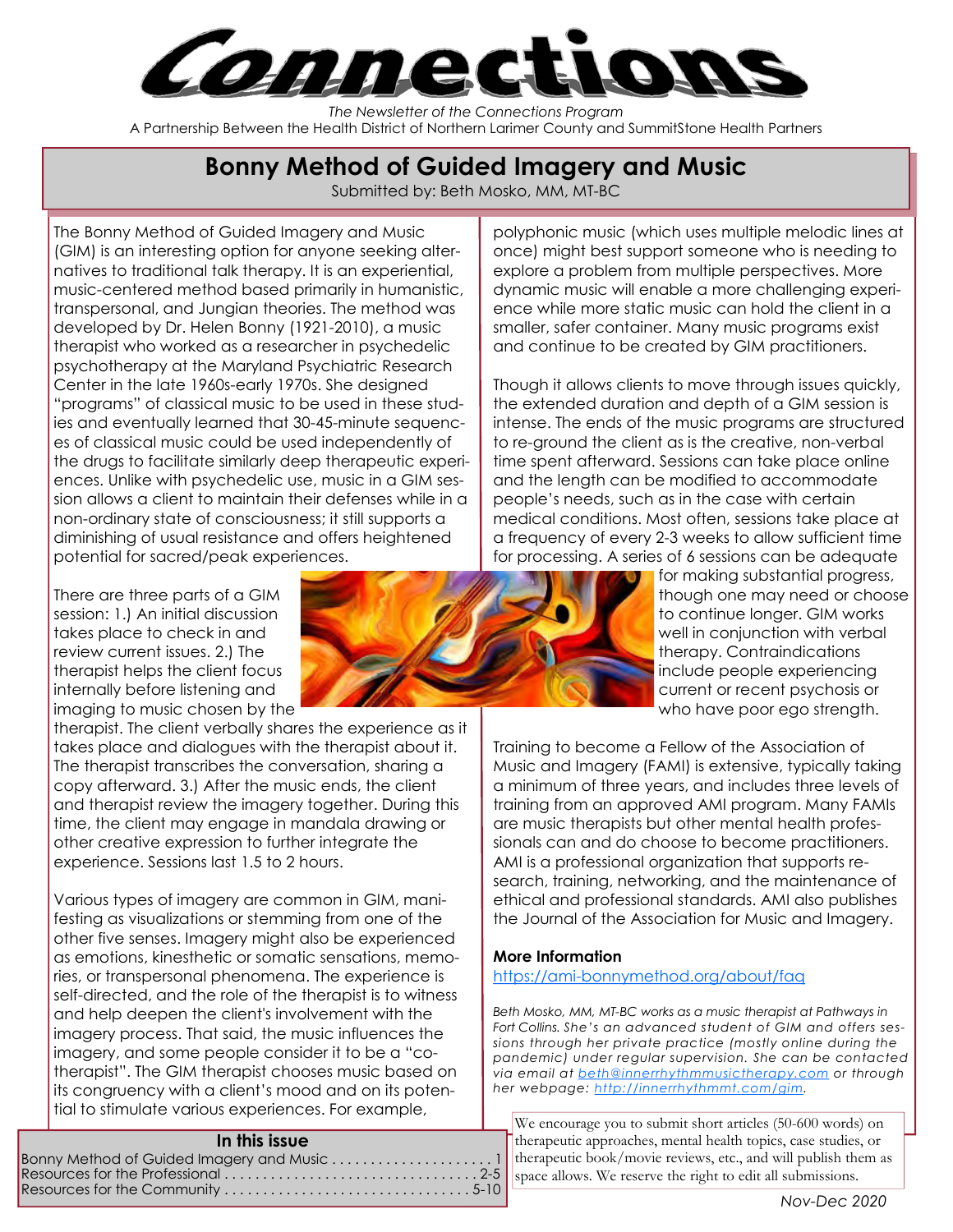### **Connections**

Program Manager Kristen Cochran-Ward kcochran@healthdistrict.org

Operations Specialist Emily Leetham eleetham@healthdistrict.org

CAYAC Program Assistant Tara Gilstrap tgilstrap@healthdistrict.org

Behavioral Health Providers: Michelle Clark Adult Team Supervisor mclark@healthdistrict.org

Tasha Steinbach tsteinbach@healthdistrict.org

Fabiana Di Camillo fdicamillo@healthdistrict.org

Jenna Raymond jraymond@healthdistrict.org

Kathy Forrest kforrest@healthdistrict.org

Stephanie Anziano CAYAC Team Supervisor sanziano@healthdistrict.org

Heather Truschel htruschel@healthdistrict.org

Andrea Caggiano acaggiano@healthdistrict.org

Child Psychologist Marybeth Rigali-Oiler mrigalioiler@healthdistrict.org

Care Coordinators: Lindsay VanZant lvanzant@healthdistrict.org

Megan Winick mwinick@healthdistrict.org

Ana Pasini apasini@healthdistrict.org

Admin. Phone: 970-530-2883 970-221-5551 (Adult) 970-221-3308 (CAYAC) Web: www.mentalhealthconnections.org

Submissions printed in Connections do not necessarily reflect the views of the Connections Program. Our editorial staff do not check the credentials of individuals wishing to submit groups or other listings. If you have concerns regarding credentials or other issues, please contact the group leader or author of the article directly. The purpose of the newsletter is to offer information on community happenings of interest to mental health and human services providers and updates on services available through the Connections Program. Thank you.

### Resources for the Professional

### Presentation: A Unique Perspective on Experiential Therapy

"Hey, can we do therapy in the woods today?"

Experiential therapy has a long tradition and roots in the humanistic paradigm, set forth by the likes of Maslow and Carl Rogers. It has developed into its own researched and best practice branch of therapy that focuses on activities such as sand trays and acting out trauma with figurines. This process is typically provided to children and victims of severe trauma. Mr. Colton has taken experiential therapy to another level. In his Master's program professional paper in 2012, he worked to provide research on using the concept of play in the experiential sense and applied it to teens and adults, combining the components with traditional therapeutic techniques that are typically provided in an office setting, and then he took the show on the road. Join Keith Colton, LCSW for a presentation that will explore the journey to a new

perspective on experiential therapy and how it is utilized at AspenRidge Fort Collins.

Hosted by: AspenRidge Fort Collins

When: Thursday, November 19th Noon-1:00pm



Where: Online

To register for this event, visit https://www.eventbrite.com/e/can-we-do-therapy-in-the-woods-aunique-take-on-experiential-therapy-tickets-126316675577.

#### Nutrition for the Mind and Body The Connection Between Nutrition and Mental Health



Online event for Fort Collins area mental health professionals to learn the deep connection between our nutrition and our mental health. Ashley Stoker, MS, RDN will be sharing some insights and science around her work in behavioral health nutrition. There will be time for Q & A to follow the talk, as well as time for attendees to share a little about yourselves and your practice to connect and broaden your network.

Hosted by: Humanly Fort Collins

When: Friday, November 20th Noon-1:30pm

Where: Online

To register for this event, visit https://www.eventbrite.com/e/nutrition-for-mind-and-body-tickets-125797522777.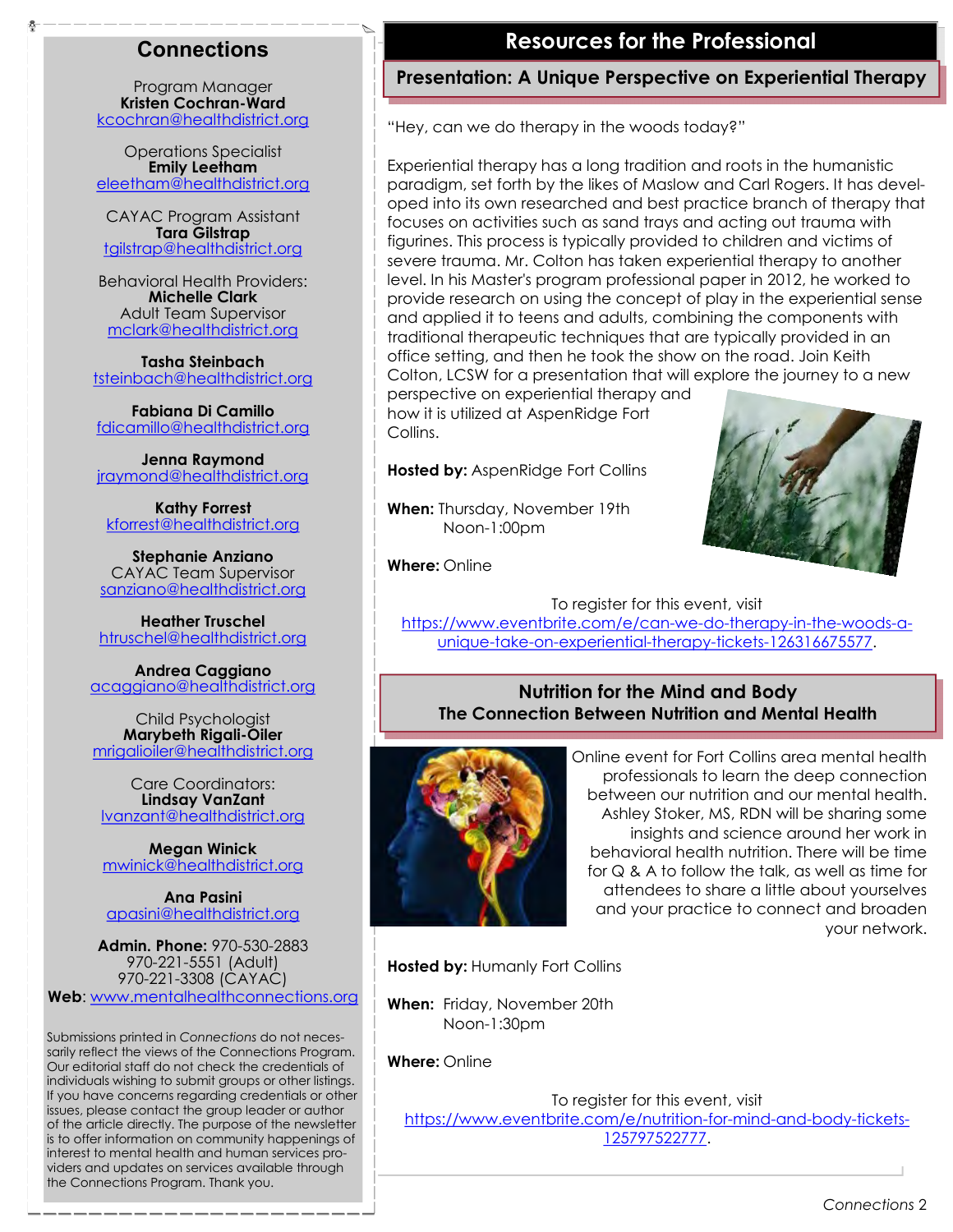# Resources for the Professional

#### Group: A Healing Force for the 21st Century A Virtual Conference for Anyone Working with GROUPS

Join local therapist, Carrie Haynes, M.Ed, LPC as she presents at the Four Corners Group Psychotherapy Society Conference. Carrie will share her life changing and transformative experiencing participating in a group! Carrie's session, "Circlework: Medicine for our Times", will include both didactic information and experiential exercise. Circle work provides opportunities for deep, intimate, transformative connections among participants.

Attend Carrie's presentation, and other presentations alike, to learn how to cultivate healthy group dynamics.

Hosted by: Four Corners Group Psychotherapy Society

Event: Saturday, November 7th, 9:00am-5:00pm Sunday, November 8th, 9:00am-1:45pm

Carrie's session: Sunday, 10:35am-12:05pm



Where: Online

To learn more about this event, the pricing and to register, visit

https://www.eventbrite.com/e/group-a-healing-force-for-the-21st-century-virtual-conference-tickets-119174252397?fbclid=IwAR3eVi-mYUDfLIeqG6liotrFhB519Urxbq2n30p4bETUFgpIqz2uzAzGJxk.

> To learn more about Carrie's session, visit: https://www.fcgps.org/2020halfday-workshops.

### Office Space Availability

Shared Office Space Available in Fort Collins—\$250 (negotiable depending on days used) utilities included. Natural lighting, warm environment, space to socially distance for sessions. Shared waiting area, fully furnished, ample parking. Great spot to use a hot spot and Zoom! Central location (College and Pitkin) Could be available Monday, Wednesday, Thursday, Friday and every other Saturday during the day-willing to be flexible. Please email **pmccra@gmail.com** for more information.

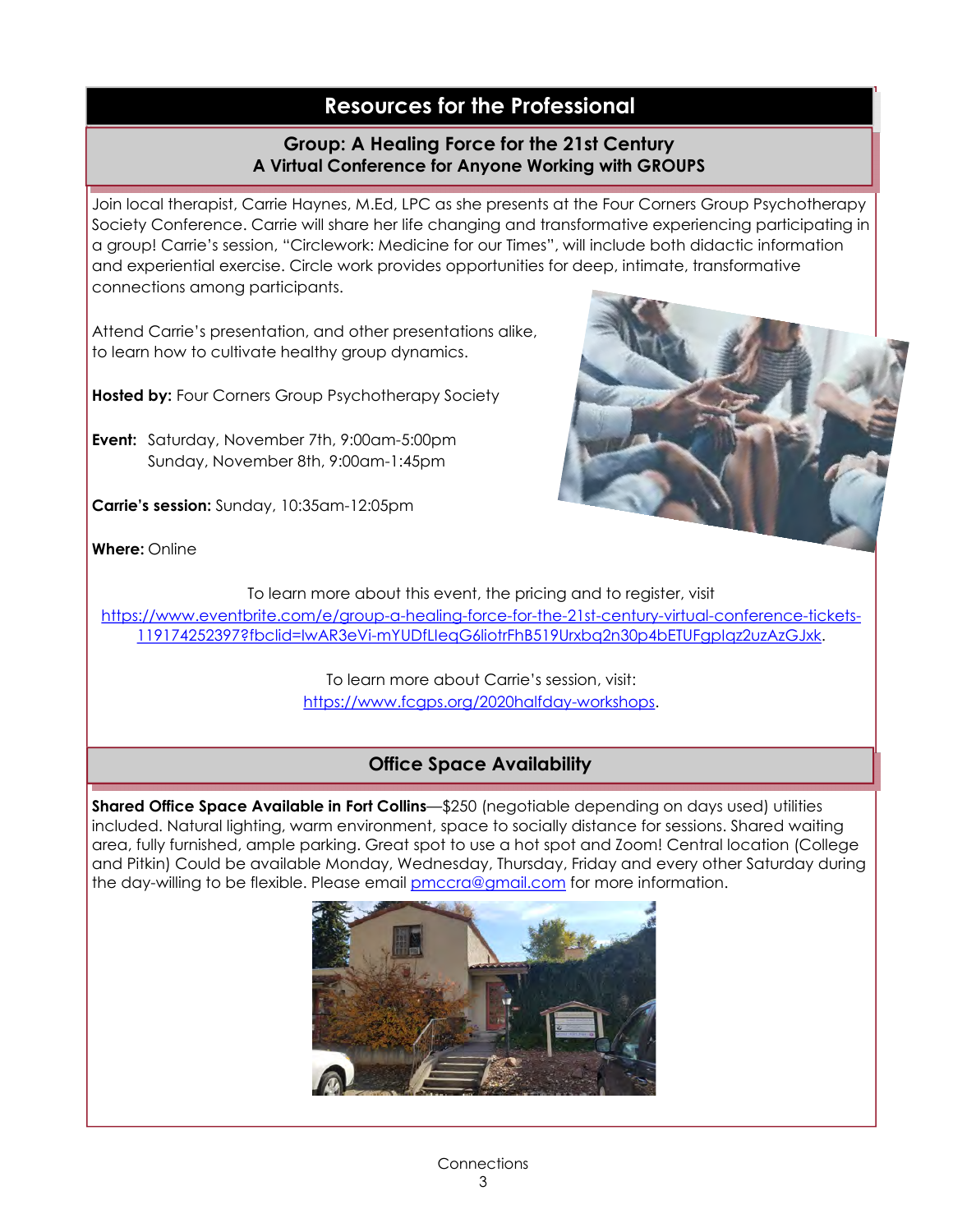# Resources for the Professional

### Office Space Availability

**Office for rent**—This is a large office just north of Prospect on Shields, for rent half or full time (1302 S. Shields). Full time rent is \$800 per month, half time \$400 per month. It is spacious office, easy to create enough space for social distancing. It is a 2<sup>nd</sup> floor office with parking lot near CSU. It is in an office suite occupied by a psychologist, social worker, speech language pathologist, human resources specialists, and family therapists. One year lease beginning January 1, but earlier occupancy is possible.

Please call Lorna Hecker at 970-617-4035 for more information or to see the office.



### Job Openings

Connections has two positions available on their Adult team:

Bilingual Behavioral Health Provider: The Bilingual Behavioral Health Provider is responsible for responding to needs presented by clients who telephone, walk-in, or make an appointment for mental health assistance. The Bilingual Behavioral Health Provider will have a specific focus on outreach and providing assessment and crisis intervention services to the LatinX population.

PRN Behavioral Health Provider: PRN staff fill in for behavioral health providers when short staffed. The Behavioral Health Provider is responsible for responding to needs presented by clients who contact the Connections program seeking mental health and/or substance use assistance. This position is best suited for someone who has many years experience in the behavioral health field or has prior crisis work. Filling in for staff involves screening walk-ins and phone calls, assessing for risk, and providing information and referrals to clients. Shifts are usually 4-6 hours long, between the hours of 8:00am-8:00pm.

To see the full job descriptions and to apply, visit www.healthdistrict.org/jobs.

੶੶



Poudre School District is looking to hire a **Bilingual Mental Health Engagement and Outreach Specialist.** This position will entail working collaboratively with PSD Student Services and Language, Culture, and Equity teams.

To view the full job description and to apply, visit https://psdschools.tedk12.com/hire/ViewJob.aspx?JobID=2690.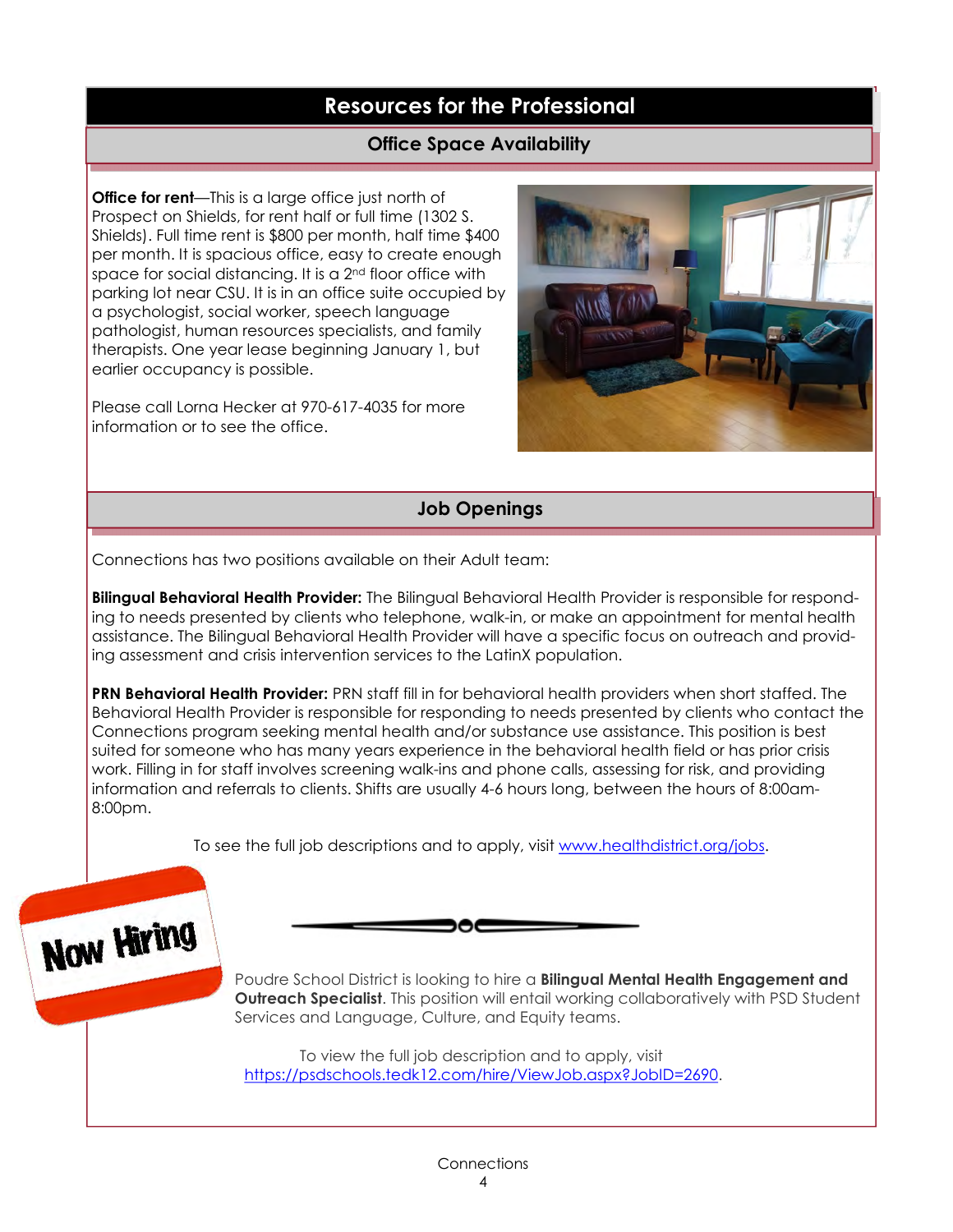# Resources for the Professional

### Job Openings



Harmony Foundation is looking to hire a Clinical Case Manager. The primary function of this position is to provide clinical case management for clients to ensure that continuing care plans are effectively coordinated and in place upon discharge. Clinical case managers meet with clients throughout their stay to collaboratively determine continuing care needs and consult with family members.

> To see the full job description and to apply, visit https://harmonyfoundationinc.com/history/careers.

# Resources for the Community

### Postpartum Support Group for New Mothers

This weekly group will be focused on offering a non-judgmental space to connect those facing the realities and struggles of motherhood to one another.

8 spots available, weekly sign-up.

Facilitated by: Mary Beth Swanson, LCSW and Jen Phippen, LCSW

When: Tuesdays, noon-1:00pm (Starting November 3rd)

Cost: \$35 per group. Medicaid accepted.

To learn more and to refer a client, visit https://www.willowcollectivefoco.com.

### Grief Group

A therapy group for people who have experienced primary loss (death of a parent, child, sibling, or partner, or culturally equivalent relationship). A space to share and process your grief, develop coping skills, and connect with others who have experienced similar loss.

Facilitated by: Mica Adesso, PhD, LP and Caroline Fraase, M.Ed

When: Sundays, 2:00-3:30pm November 8th—December 13th

Cost: \$300 for entire group

For more information, contact Mica at dr.mica.edesso@gmail.com.

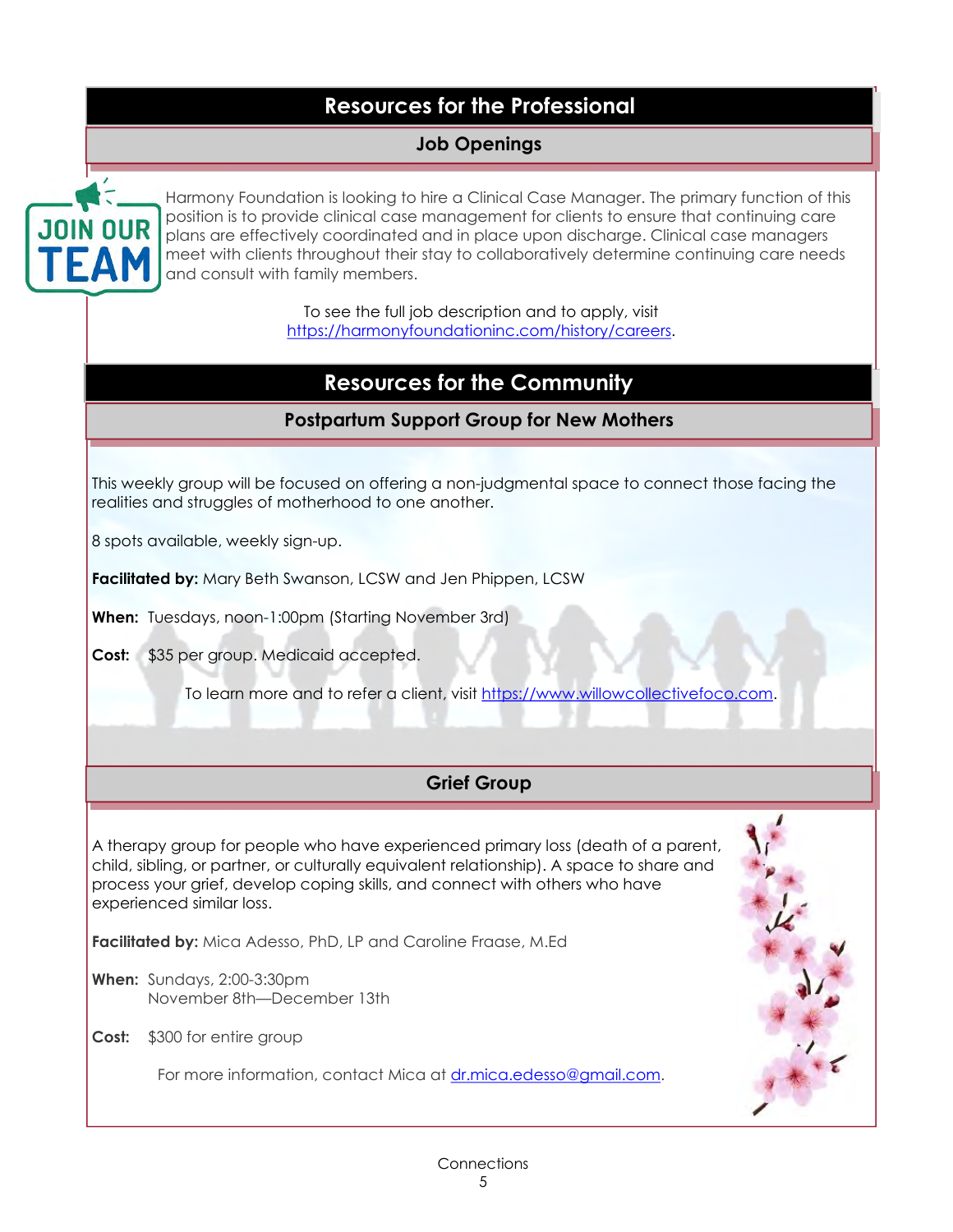#### Winter Solstice 2020 Season Women's Circle

Midwinter. Yule. The ancient origin of many well-loved traditions we still celebrate as part of Christmas. Winter Solstice marks the longest night, a time of faith, and the time of the turning of the Wheel of the Year, as we once again anticipate welcoming back the light. Anciently Midwinter fires were lit and in Celtic lands, the Yule log brought in with ceremony. Winter Solstice is a season of deep magic and faith, a potent time for release, renewal and rebirth.



In the mythic cycle of the Goddess, this is the season of the hag, she who releases herself to rebirth. Far different than the hectic busy-ness of

Christmas, Midwinter is a season of quiet, reflection, taking stock and deep listening to our own inner wisdom. It is time of potent dreaming and genesis time of feeling into what we want to create in the coming new year.

We're gathering in Circle this year on the actual date of Solstice, which comes in at 5:02 am ET. Join us as we take time to reflect, acknowledge our gifts and what we have created this year, and release to make room to seed our heart's desires for the new year to come.

When: Monday, December 21st Noon-1:30pm

Where: Online via zoom

If you are new or returning to The Sophia Women's Circle, you may reserve your spot at https://www.eventbrite.com/e/winter-solstice-2020-seasonal-womens-circle-tickets-119375963721.

#### Yoga Wellness via Zoom

Yoga helps reduce cortisol levels, boost serotonin and brain GABA levels which improve mood and reduce anxiety. Class is taught by a Licensed Clinical Social Worker trained and educated on helping you work through complex trauma, mental health and general wellbeing. Kelly is a certified Trauma Sensitive Yoga teacher, Certified Yoga Instructor and a Level 2 Reiki practitioner. Kelly works to help each person feel comfortable in their bodies, empowering them with education and self-regulation skills. Each client is invited to explore yoga in a gentle and safe environment. Breath work, trauma sensitive cues, pose modifications, meditation and education will be used to build self-empowerment. Each class will end with meditation and optional group discussion of present moment experience in the class.

Instructor: Kelly Thielk, LCSW, ADS, RYT400, Reiki II

When: Mondays, 8:00am—Energy Flow Yoga—Start your week off right and get that energy flowing. Wednesdays, 6:00pm-Slow Flow Yoga-Calm your mid-week stress and slow the flow down.

Cost: Donation based.

Register by sending your email and donation to PayPal.me/SoulShineWellness. For more information, contact Kelly at thielkkelly2@gmail.com.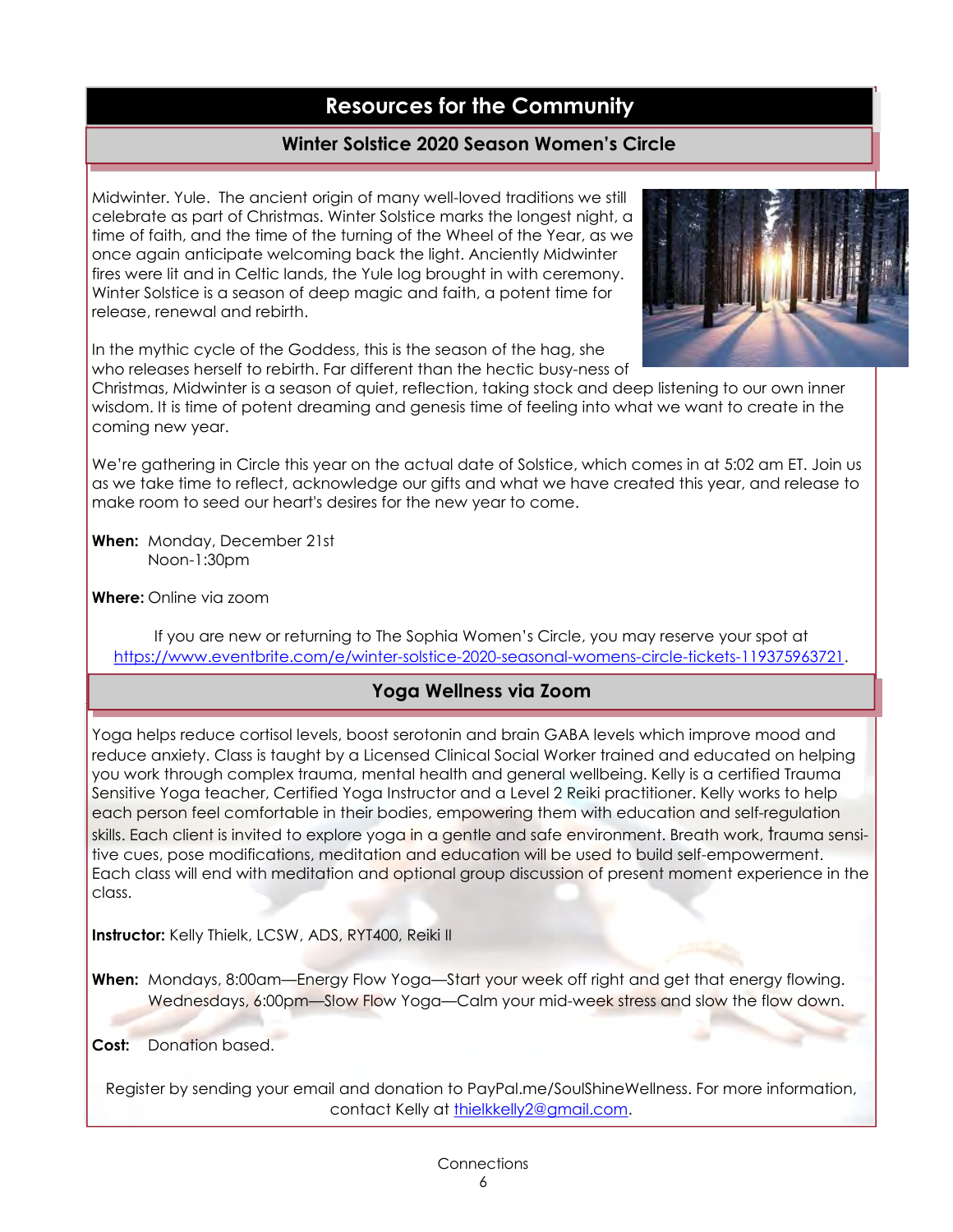### NAMI Connections Recovery Support Group

Many know that the National Alliance on Mentally Illness (NAMI) supports family and friends of loved ones living with a mental illness. Did you also know that the Larimer County chapter has a group for those living with a mental health disorder?

NAMI Connection Recovery Support Group is a free, peer-led support group for adults living with mental illness. Participants will gain insight from hearing the challenges and successes of others, and the groups are led by NAMI-trained facilitators who've been there.

Read more about the program here: https://www.nami.org/Find-Support/NAMI-Programs/NAMI-Connection

When: 1st and 3rd Friday of each month, 5:30-7:00pm

Where: Online via zoom

Please contact Wayne Kever at wkever@comcast.net for more information and to obtain the zoom link.



#### Recovery Group

With increased social isolation, anxiety, and unemployment, relapse rates are on the rise. It can be harder to stay in alignment with your healthiest values for recovery. You are not alone! Whether you are just beginning to wonder if you are using substances, "a little too much" or if you have been in recovery for a long time, this is a group for you.

Beyond the Mirror Counseling & Wellness' recovery Group integrates mindfulness, stress reduction, behavioral strategies and a few other steps to create wellness for Colorado individuals. In a safe and supportive environment, you can share your stories and connect with others.

When: Date and time TBD

Where: Online

Cost: Most insurances accepted, including Medicaid. Sliding fee scale is available.

If you are interested in participating in this group, please contact Beyond the Mirror at 970-413-2264 or email beyondthemirrorcounseling@yahoo.com.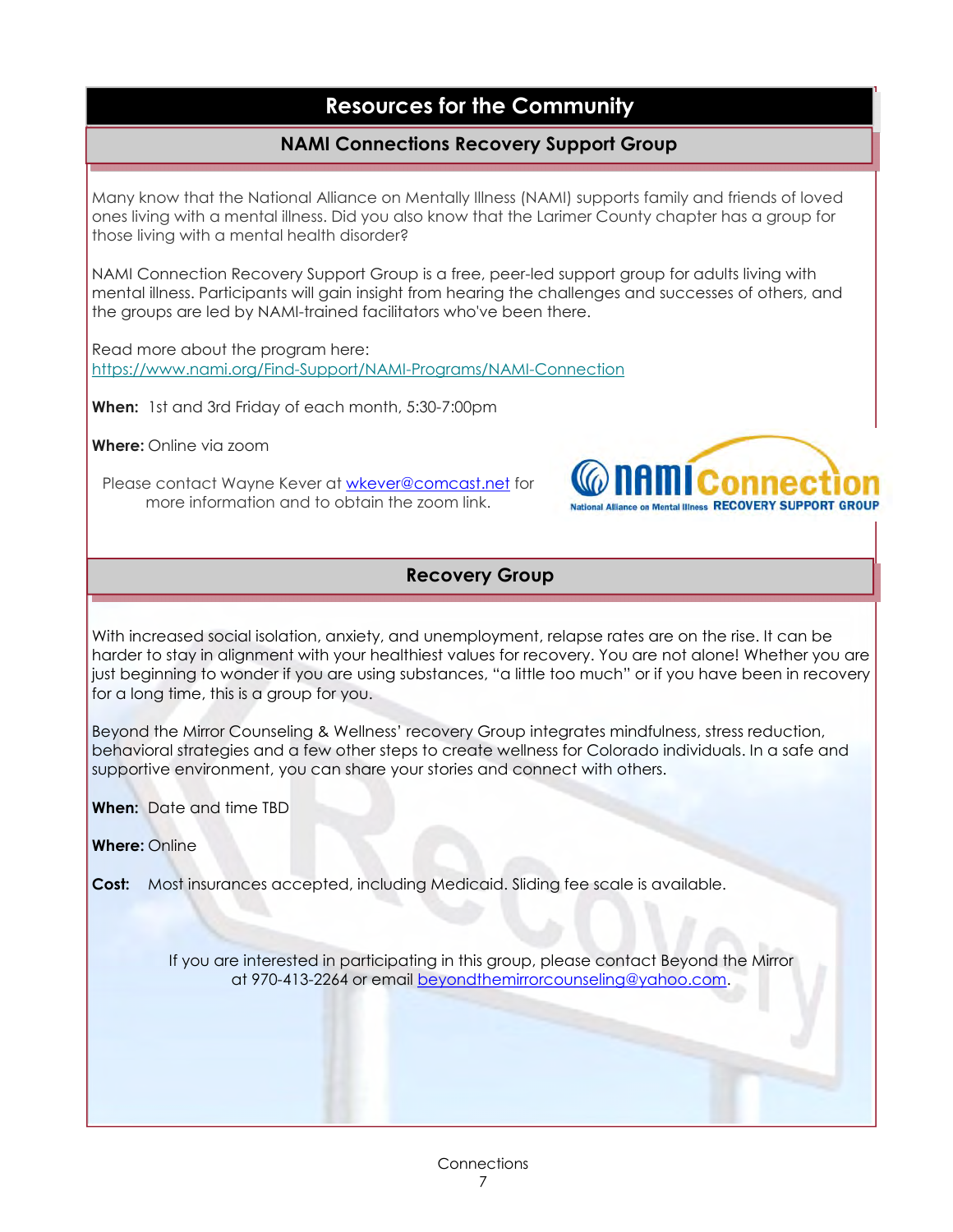#### Free, Anonymous and Confidential COVID-19 Support Line Available for Larimer County 970-221-5551. ext. 3.

SummitStone Health Partners recently received a grant from FEMA to expand mental health resources in Larimer County due to the ongoing COVID-19 pandemic. The counseling and resource support line is available free of charge to anyone who may be impacted by COVID-19. Services provided by the grant, which is called Colorado Spirit, can now be accessed 24/7 through the Health District of Northern Larimer County's long-standing Connections line at (970) 221-5551. Please press extension 3 to access these services.

"This support line provides a safe, anonymous outlet for those who may be experiencing a number of emotions due to the effects of the pandemic," said Program Manager Alison Hartman, MA, LMFT. "Our trained counselors are here to talk to folks who may be experiencing anxiety, depression, hopelessness, worry or even cabin-fever at levels they never have before. They may not be at the crisis level but really just feeling like they need someone to help them work through this extremely difficult time."

With oversight from the Colorado Department of Public Health and Environment (CDPHE), Colorado Spirit offers short-term interventions to help people understand their current situation, reduce stress, promote effective coping strategies and resilience, and provide emotional support. Counselors work closely with community organizations to connect people with available resources. The warm-line is free to anyone who has been impacted by the COVID-19 crisis.

Colorado Spirit also offers support for businesses & organizations and can give virtual or in-person presentations on:

- · Recognizing common reactions to disasters
- · Building coping skills for the recovery process
- · Managing disaster-related stress
- · Identifying and meeting senior's and children's needs

Schedule a presentation by emailing colospirit@summitstonehealth.org. These short presentations are geared for senior living facilities, home or work, school or clubs, meetings or events, and places of worship.

> For further information, please contact marketing@summitstonehealth.org or visit www.summitstonehealth.org/ColoSpirit.

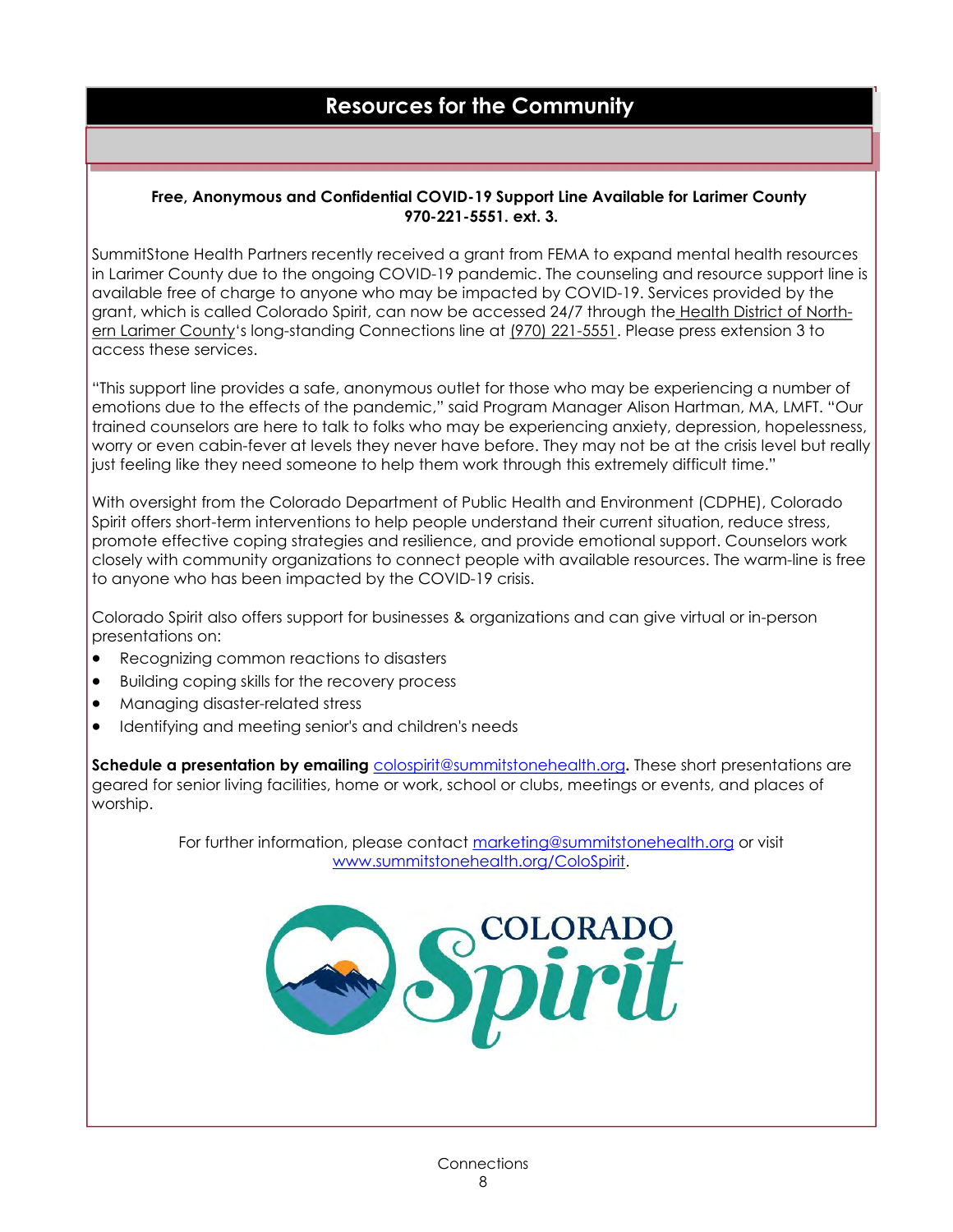### Colorado Spirit Social Hour

Join Colorado Spirit for a weekly social hour! Do you feel isolated and looking for support? Hop online and tune into an hour of tips and activities related to coping with COVID-19.

Next week's topic: Self Care is Important! Let's Brainstorm Self Care Ideas and Make a Plan. (Nov. 2nd and 5th)

Facilitators: Annah and Becky are part of your Larimer County Colorado Spirit team. Colorado Spirit is a FEMA-funded counseling/support service for Colorado. We are called a support line, resource line and sometimes a hope line! We are traditional mental health providers who do not diagnose people or treat mental illness. Instead, the counselors are a combination of mental health professionals and paraprofessionals here to support your wellbeing and help you cope.

When: Mondays, 10:00am and Thursdays, 2:00pm

Cost: Free!

To kick-off each social hour, we will lay out some ground rules and etiquette. You choose your level or participation, whether you are all in with video and audio or just audio. Relax, we hope to make it as comfortable as possible.

> Social hours are done via Zoom. You will receive a link once you register at https://www.eventbrite.com/e/colorado-spirit-social-hour-tickets-125349147675?.

### Kidz Connection

Social distancing is hard. We are all struggling with this on some level. Kiddos can really struggle with this. It can be confusing. It can feel isolating. Because of this, Beyond the Mirror has a tele-therapy group for kids!

This group is for 3rd, 4th, or 5th graders looking for an opportunity to connect with other kids. Connecting with friends face-to-face may still be hard. This group is a place to talk with other kids, make crafts, play, and learn about the ups and downs of emotions. This group is open to kiddos who live anywhere in Colorado.

When: Date and time TBD

Cost: Self-pay, sliding fee scale, and Medicaid accepted.

If you are interested in participating in this group, please contact Beyond the Mirror at 970-413-2264 or email beyondthemirrorcounseling@yahoo.com.